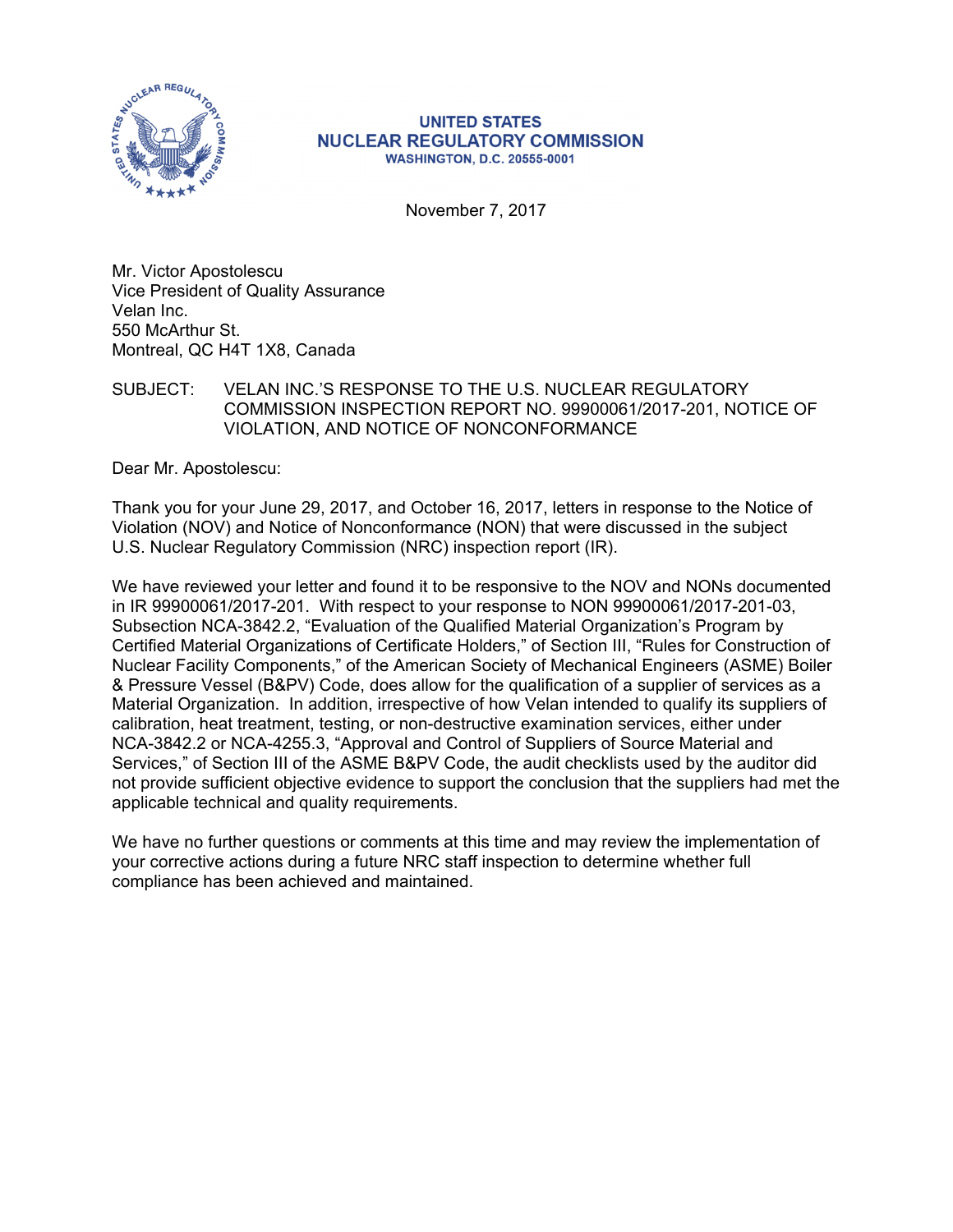Please contact Mr. Yamir Diaz-Castillo at 301-415-2228 or via electronic mail at Yamir.Diaz-Castillo@nrc.gov, if you have any questions or need assistance regarding this matter.

Sincerely,

# */RA/*

John P. Burke, Chief Quality Assurance Vendor Inspection Branch-2 Division of Construction Inspection and Operational Programs Office of New Reactors

Docket No.: 99900061